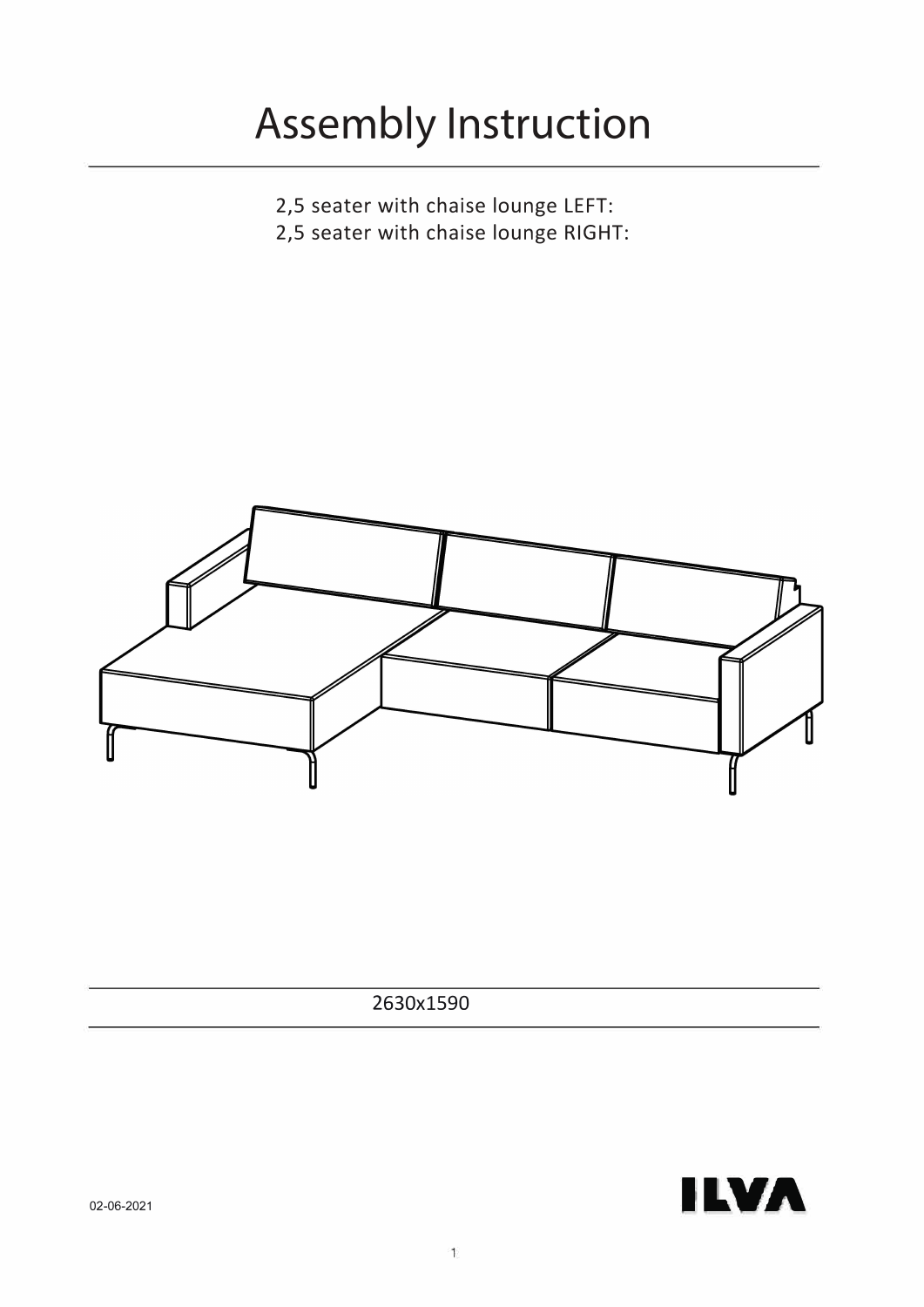### **K�re kunde**

#### **Tillykke med dit nye køb. F0lg disse rad og fa det bedste resultat, nar du samler produktet.**

- Læs vejledningen grundigt, før du går i gang
- Find hjælp, hvis I skal være to til at samle møblet
- Tjek at pakken indeholder alle dele pa materialeoversigten
- Saml møblet på et blødt underlag, så du undgår ridser
- Følg vejledningen nøje
- Efterspænd møblet efter en måned
- Gem denne vejledning

#### **Afscet tid**

Nogle møbler kan samles på få minutter. Andre – der f.eks. består af flere dele - kan tage over en time at samle. Afsæt god tid eller gør evt. arbejdet af flere omgange.

Mangler du enkeltdele, eller har du spørgsmål til samlevejledningen? Så kontakt kundeservice på ilva.dk

Venlig hilsen ILVA

### **Dear Customer**

#### **Congratulations on your new purchase. Follow this advice and get the best result when assembling the product.**

- Read the instruction carefully before you start
- Get help, If two persons are required for assembly
- Make sure, you have all parts on the total material list
- Work on a soft, flat surface to avoid any damage to the finish
- Follow the assembly instruction
- Tighten the furniture joints after a month
- Keep the assembly instruction

#### **Allocate time**

Some furniture can be assembled in minutes. Others - e.g. products in several parts - can take more than an hour to finish. Make sure to allocate good time or divide up the work.

If any parts are missing or if you have questions for the assembly instruction, please contact costumer support at ilva.dk

Best regards, ILVA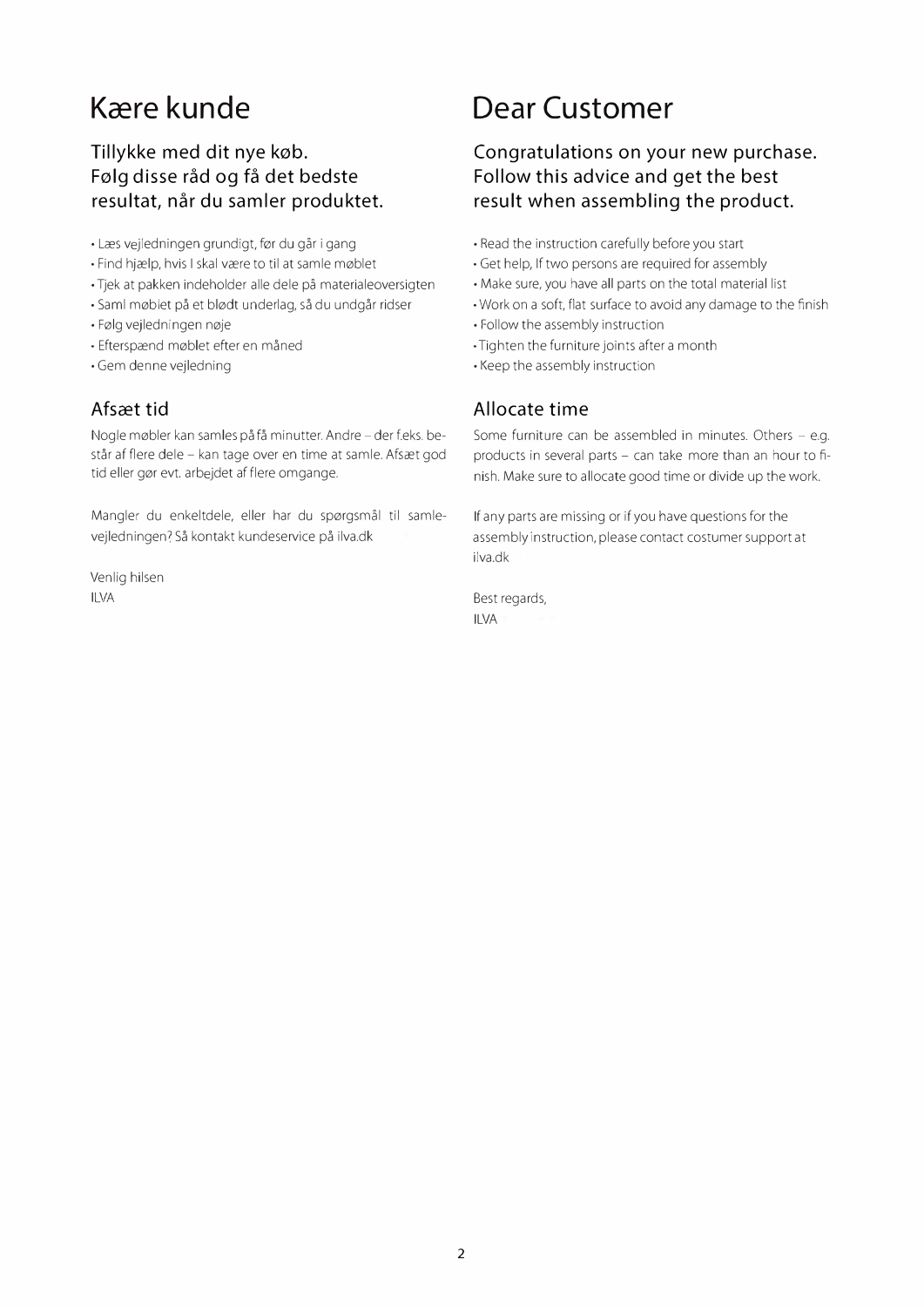## Total material list, hardware



## Total material list, furniture parts